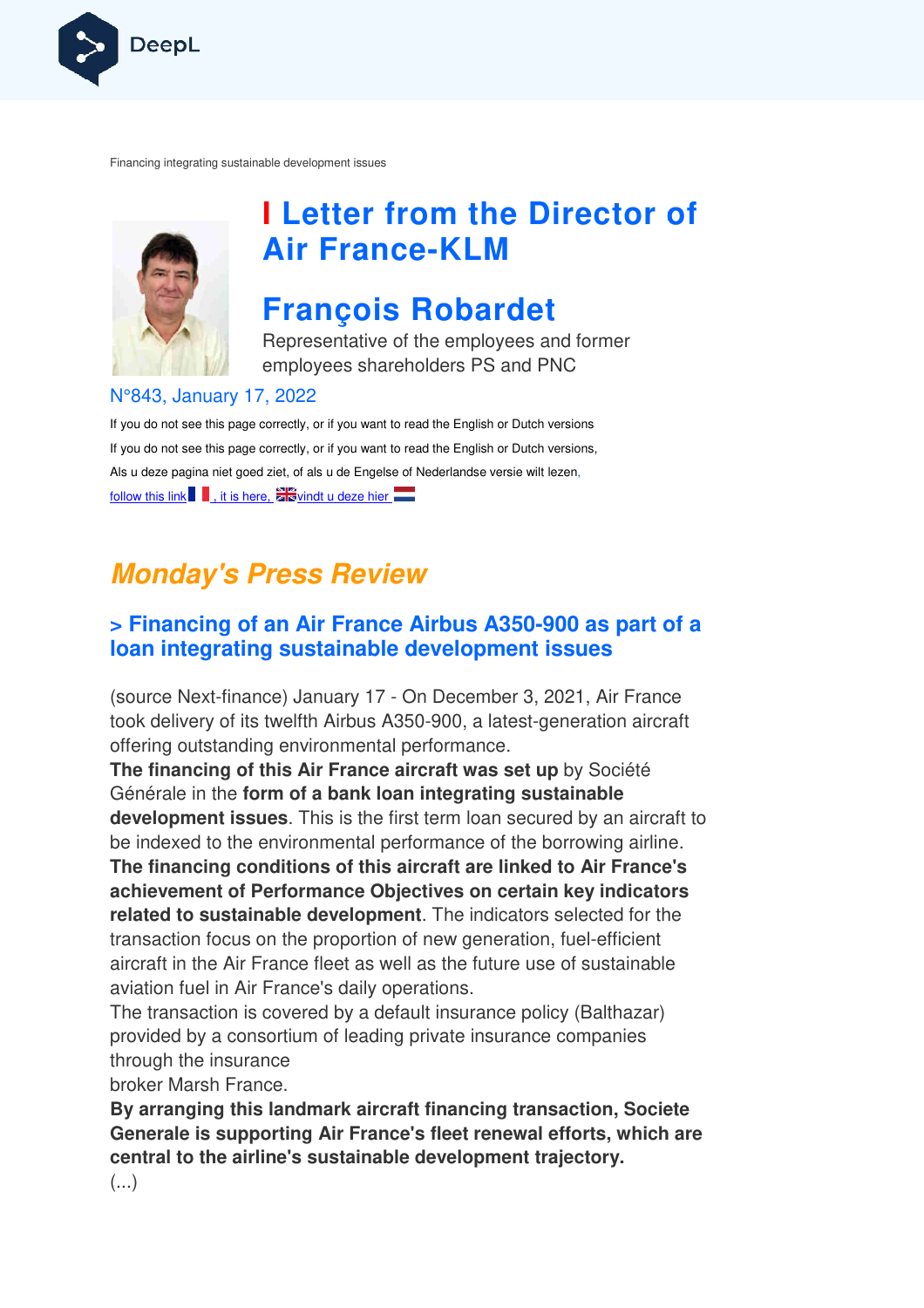Air France-KLM's ambitious sustainability policy and environmental objectives have been recognized by S&P's recent ESG assessment, which ranks Air France-KLM as a leader in the aviation industry, supporting the Group's overall strategy.

**My comment:** The fight against global warming is becoming more and more concrete.

Banks (here the Société Générale) now grant loans whose costs depend on the efforts of companies in terms of sustainable development.

### **> What does the departure of CEO Pieter Elbers mean for KLM?**

(NU source translated with Deepl) Jan. 14 -- **Pieter Elbers will step down as CEO of KLM next year**, the airline announced Thursday night. The decision came as a shock to staff and unions. What will become of KLM? Four questions about Elbers' sudden departure. What's going on?

On Thursday, KLM unexpectedly sent out a brief press release informing the world that Pieter Elbers would be leaving the airline's cockpit after eight years. **The supervisory board had "in good consultation" with Elbers decided not to start a third term.** 

**Elbers** will remain at the helm until May 1, 2023, and will continue to devote himself to the airline until that date, he **said**. "I am extremely proud of this company and its excellent employees. Especially in these turbulent and difficult times, they remain the strength of KLM. **My 30 year career with the KLM Blue Family is a journey of unimaginable beauty that I will always cherish,"** he responded Thursday. What does this mean for KLM?

**With Elbers, the airline loses an experienced CEO who has worked for KLM for decades** and knows the company inside out. Among the staff, he is known as someone who has defended KLM's interests **and always worked to ensure that the airline could retain its autonomy within the Air France-KLM holding company.** 

**This has led to several disputes** with Air France CEO Ben Smith.  $(\ldots)$ 

The fear is that from then on, KLM will be mainly controlled from Paris and will hardly be able to make its own decisions on personnel policy or other strategic issues. The unions are concerned about the employment situation if this were to happen.

What are the reactions to Elbers' departure?

Everyone is reacting with astonishment and did not see this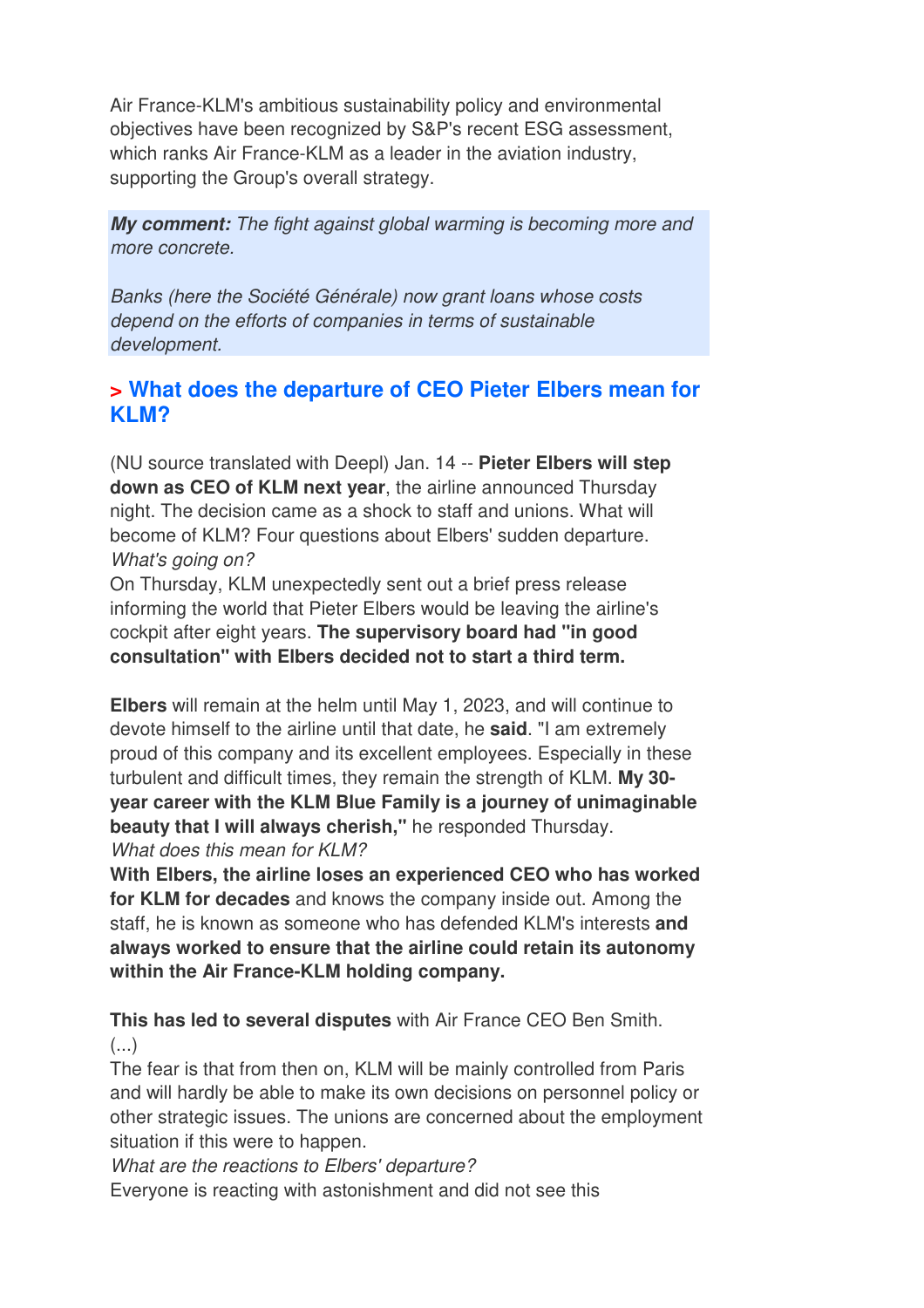announcement coming now.

 $(\ldots)$ 

**On Friday, KLM staff launched a petition to keep Elbers**. This petition now has about six thousand signatures. **The initiator** Marcel van Tiel (...) **thinks that the CEO finally left of his own accord**, but under slight pressure from Air France.

(...)

**Mr. Van Tiel does not expect the petition to reverse the decision**, but with this action he wants to show the importance of not letting KLM end up in the hands of the French.

(...)

#### Who will be the new CEO?

It is not yet clear. According to a spokesperson, the search for a new helmsman is underway and more information will follow later. According to De Telegraaf, a few names are circulating. Pieter Bootsma, the current Chief Revenue Officer, is said to be in the running to succeed him, but Transavia boss Marcel De Nooijer is also in the running. Rabobank CEO Wiebe Draijer is also said to be interested in the position.

**My comment:** The conflicts between the head of the Air France-KLM Group and the head of KLM do not date from the arrival of Ben Smith.

As soon as KLM was taken over by Air France, the sharing of responsibilities and decisions created tensions.

The core of the debate can be summed up simply: the Air France-KLM group was willing to grant KLM autonomy, while KLM wanted to remain independent.

## **> The future of Schiphol Airport**

(source Luchtvaartnieuws translated with Deepl) January 15 - **Schiphol Airport is one of the issues that the new cabinet can immediately tackle**. Can the airport continue to grow, under conditions of "moderation and control", to 600,000 to 650,000 flight movements by 2035, including 25,000 to 45,000 via Lelystad? Or will the airport, which has been reduced to 267,000 flights by Corona, remain stuck at 350,000 or 400,000 and Lelystad will never open up to commercial (vacation) flights?

 $\left( \ldots \right)$ 

In a recent white paper, entitled "The importance of the Schiphol hub", **KLM clarifies its vision.** "**To maintain a healthy competitive position, we and Schiphol must be able to grow by at least 1.5% per year.** We are doing everything in our power to achieve this safely, sustainably and with less inconvenience. To this end, we are investing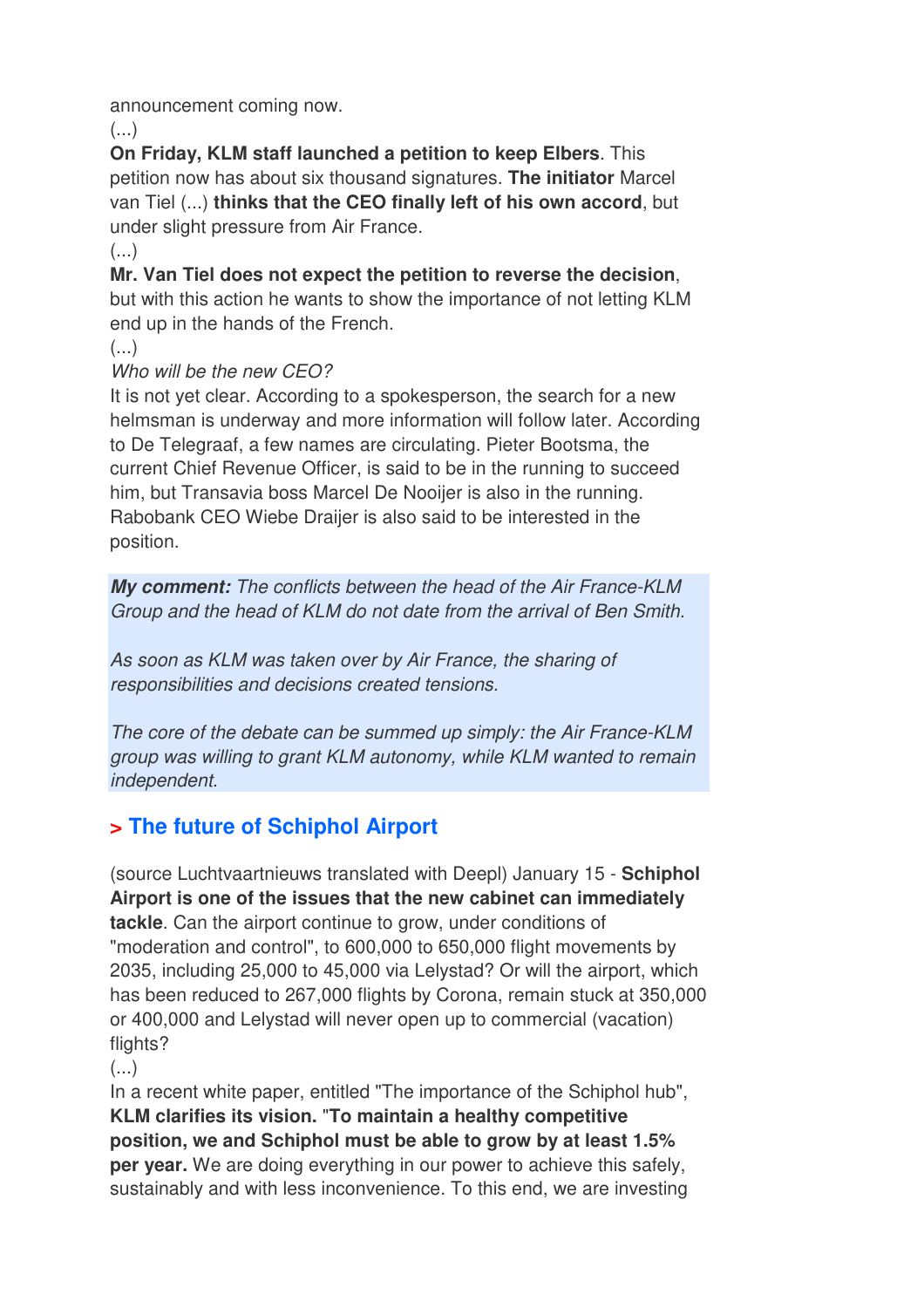in the most modern aircraft, which are quieter and more fuel-efficient, and we are using cleaner fuel wherever possible."

According to KLM, if Schiphol loses its role as a hub, other airports in Europe and the rest of the world will immediately take over that function. "There is a serious risk of a capacity shortage at the Corona hub. **We** 

**must therefore continue to invest in major infrastructure projects. Adding a Pier A is not enough; an additional terminal is needed to handle 20 million passengers**. Departure halls 1 and 2 can then eventually be extended landside."

According to KLM and many experts, the growing demand for air travel is certain to continue in the coming decades, despite greening. (...) **If Schiphol wants to exceed 650,000 passengers in the long term with less nuisance, then the runway parallel to the Kaagbaan is a necessity**, according to the airport manager's vision.

**Schiphol plans to return to the pre-Covid level of 500,000 flights by 2024-25. Previously, the airport had said it expected annual growth of 1.5 percent. This would represent about 600,000 flights in 2035**. KLM is also in favor of this. As a lower limit, of course.

Director Sijas Akkerman of the **North Holland Nature and Environment Federation is very clear**. "We ask the new government to put an end to the illegal situations at Schiphol. This means **not exceeding a maximum of 400,000 flight movements**, which is the space allowed by the nature permit for nitrogen emissions. The strange early application of noise standards must also be stopped immediately. In this case too, the **drop in traffic cannot be avoided**.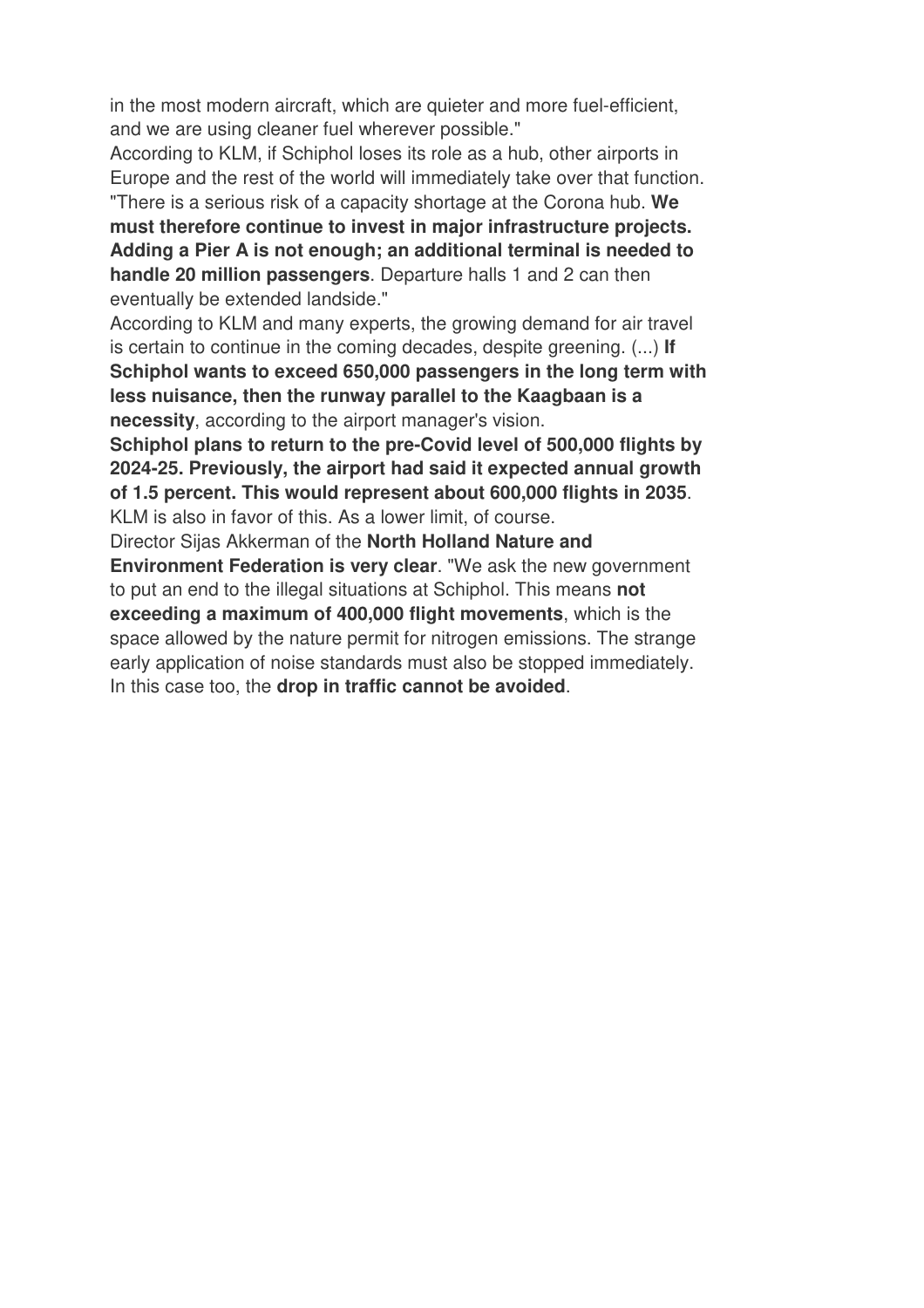

**My comment:** Schiphol is, like Orly, an airport where the number of annual slots (take-offs/landings) is limited by regulation.

Since Schiphol reached saturation, a few years before the health crisis, the airlines have been asking for its removal. But without success.

The appointment of the Dutch Green leader Sigrid Kaag as Minister of Finance is likely to postpone any expansion of the airport infrastructure to the Greek calendar.

It is even feared that, if the airlines fail to meet their decarbonization targets, the number of aircraft movements at Schiphol will be reduced.

If the Dutch press is to be believed, the Dutch and French finance ministers are expected to hold talks soon.

### **> Equair entrusts its aircraft to AFI KLM E&M**

(source aeroweb) January 13 - Ecuador's new airline **Equair has announced that it has selected AFI KLM E&M to provide equipment support for its two Boeing 737 NG aircraft**. The multi-year contract includes maintenance, repairs, access to AFI KLM E&M's equipment pool, as well as the provision of a Main Base Kit at the customer's base at Mariscal Sucre International Airport (Quito, UIO). Gabriela Sommerfeld, CEO of Equair, said: "It is important for us to start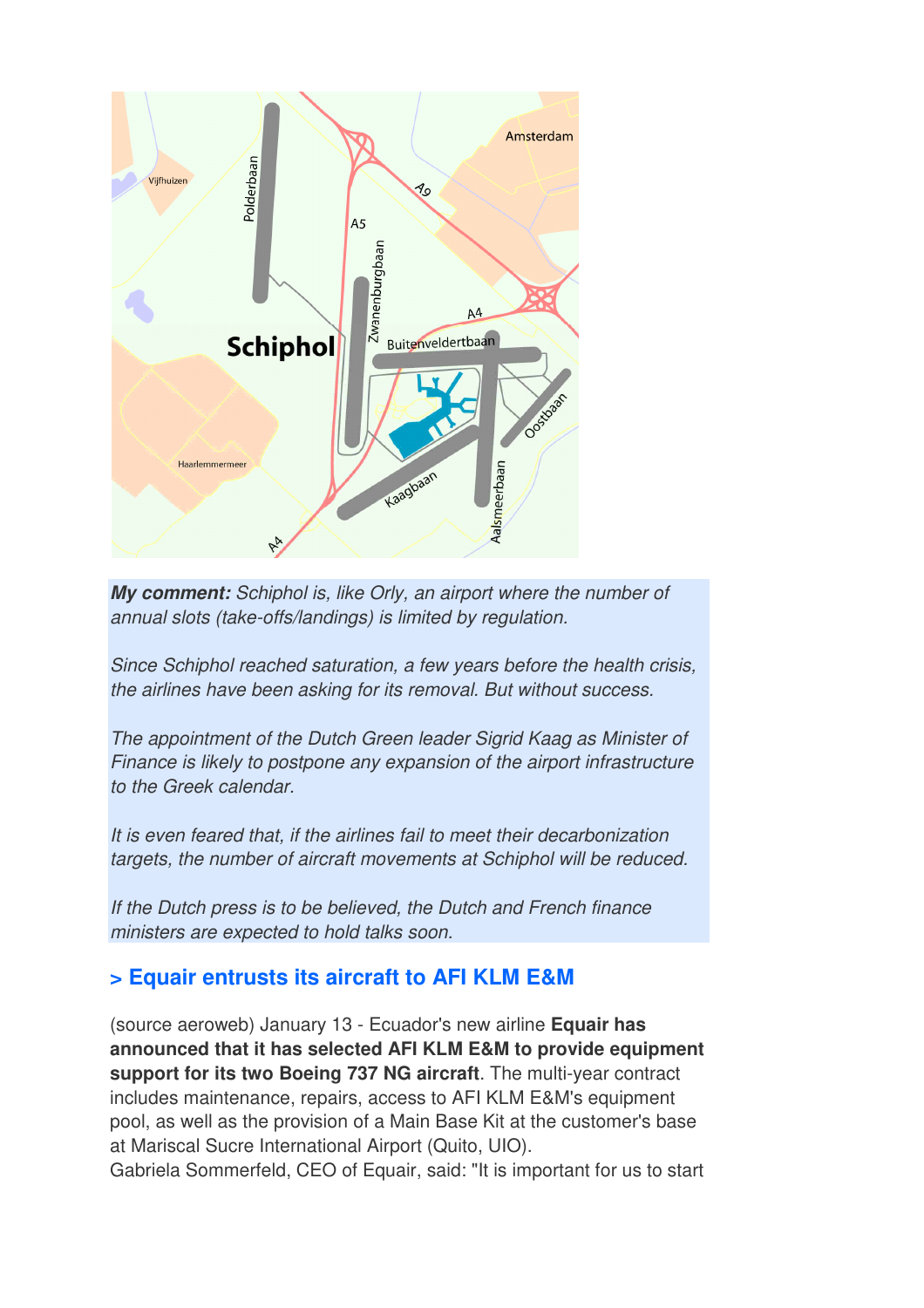our operations with the highest quality level. That is why **we have chosen a leading MRO solution, which guarantees the availability of parts and therefore the availability of our fleet for the benefit of our passengers**."

(...)



**My comment:** This article highlights that as soon as a contract is signed between AFI KLM E&M and a new customer, the need for investment is significant.

The purchase of spare parts takes place well before the first invoices.

Even in times of crisis, it is important not to reduce this type of investment, unless you lose contracts.

### **> Pau Airport: the deputies of Bearn denounce the arrival of Transavia**

(source Sud-Ouest) January 12 - **The arrival of Transavia on the Pau-Orly route does not please the elected officials of Bearn**. (...) They are reacting to the announcement that this Air France low-cost subsidiary will take over the Paris route on March 27. Until then, the service is provided by Air France.

(...)

.

" Let's remember that the traffic between the airport platform of Pau and Paris is not mainly a tourist traffic, say the members. **It is business traffic that requires flights departing from Pau and Paris at 6am and returning to both Pau and Paris at 9pm. Transavia does not favor this type of time slot**. Our region, which is in full development with world-class companies, cannot afford discounted air links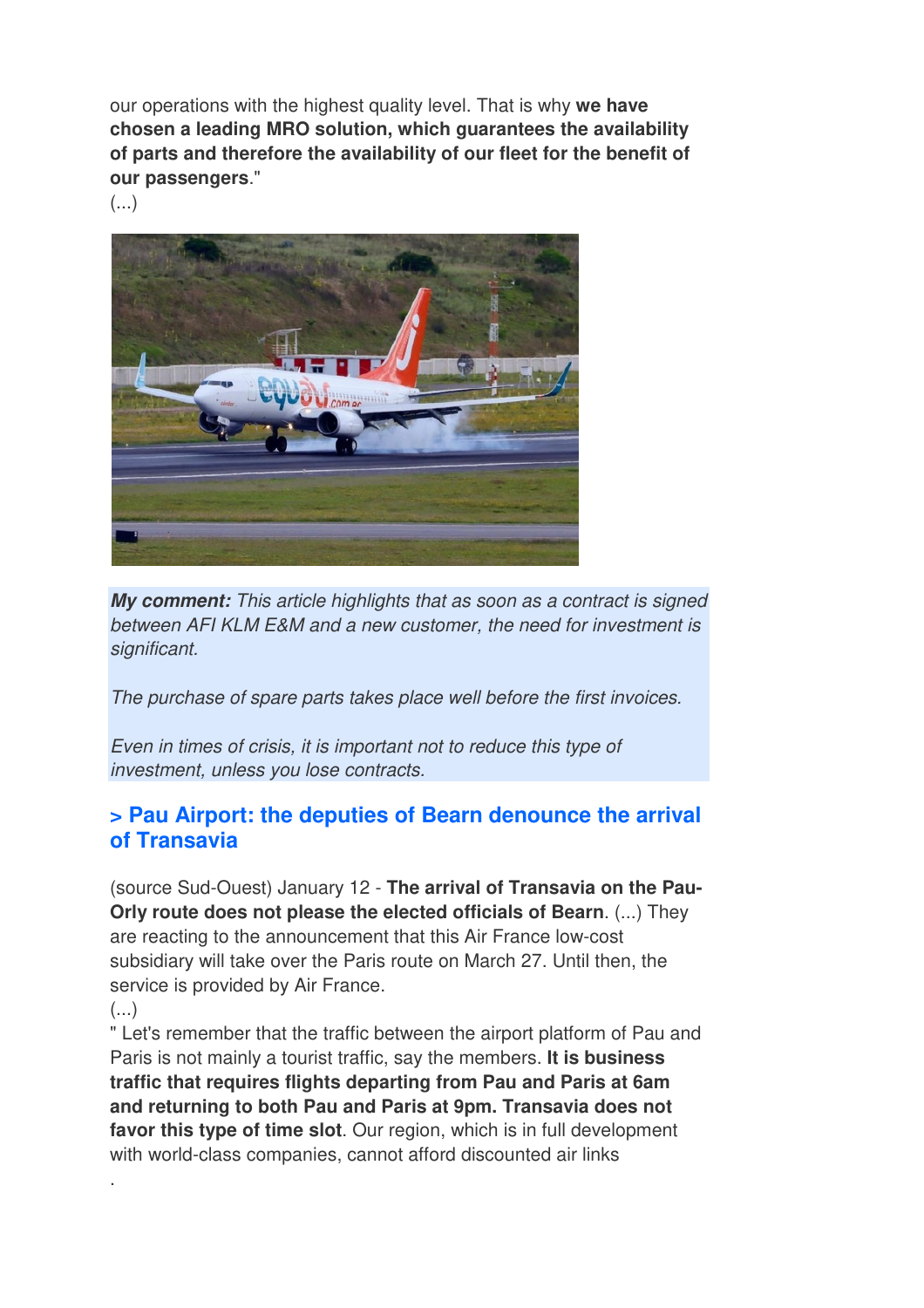**A look at the Transavia website shows that, during the first week of service, the company offers three flights at 6:45 a.m. from Pau to Orly. In the other direction, it also offers three flights per week in the 8pm slot, for an arrival in Pau after 9pm.** 

 $\left( \ldots \right)$ 

**They add that Transavia** "**has a fleet composed exclusively of Boeing**, while everyone knows the density of our aeronautical industry linked to Airbus"

 $(\ldots)$ 

"The concern expressed is legitimate, considers for his part the mayor and president of the Agglomeration of Pau François Bayrou. A region like ours cannot develop without the assurance of solid air links adapted to our needs. This is probably the case for Roissy, but it is not the case for Orly. Our mobilization must be unfailing so that - as soon as the air transport situation improves - the frequency of flights will follow. "

**François Bayrou participated in the negotiations with Air France**. **The initial draft has been improved,**" admits the High Commissioner for Planning. But there is still a lot of progress to be made. We must be firm.

**My comment:** The journalist gives the right answers to the politicians' questions.

I can only add that in a few years, the argument that Transavia only operates Boeing will be obsolete. The low-cost airline should have its first Airbus A320 Neo in 2023 or 2024.

### **> Delta Air Lines to be profitable in 2021**

(source Aviation Journal) January 14 - Despite a very difficult year, **Delta Air Lines managed to turn a profit** (under GAAP) **in 2021**. Indeed, it recorded revenues of \$29.9 billion for the year (down 36% from 2019) and a net profit of \$280 million (-94%).

**The company was strongly supported by the U.S. government** at the beginning of the crisis **but also recorded a good second half (profitable) and a very good fourth quarter**, returning to a revenue level equivalent to 80% of that of December 2019.

**Over the year, its capacity was only 29% lower than in 2019 and its traffic 43%.** 

The beginning of 2022 will, however, be disrupted by the omicron variant, which Delta Air Lines believes will slow demand for two months. It has stabilized its supply and expects January and February to be another loss-making month, returning to profit in March. Thereafter, it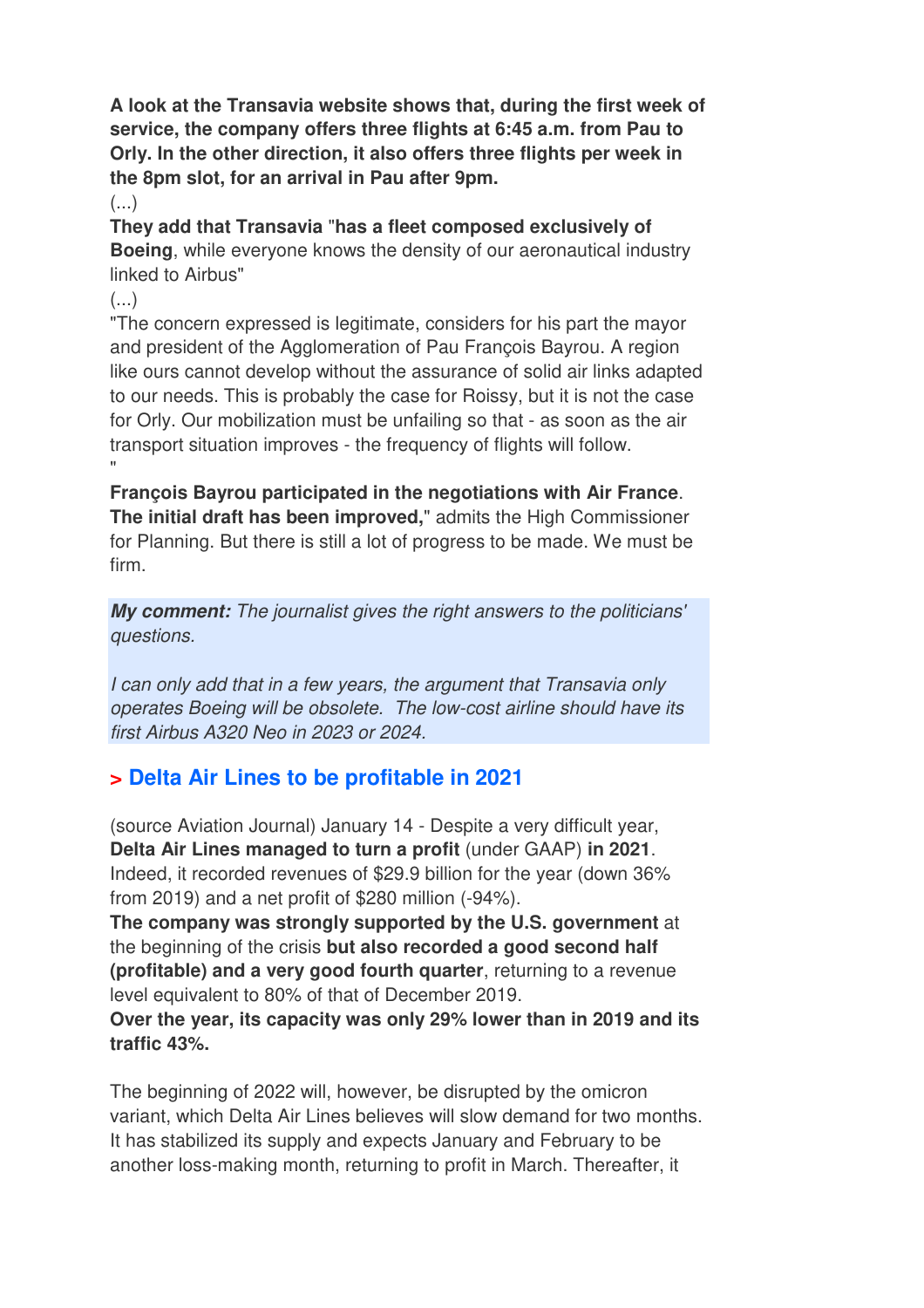expects the remaining quarters of the year to be profitable.

**My comment:** For US airlines, the domestic market is the most profitable. It was the first to recover during the health crisis.

#### **> Boeing recovers in 2021, with slightly more orders than Airbus**

(source Les Echos) January 11 - **The year 2021 was nevertheless the year of takeoff for Boeing** and its commercial airplanes, even if the American aircraft manufacturer is far from having found its cruising altitude. After bottoming out in 2020, **Boeing managed to deliver 340 civilian aircraft last year**, compared with 157 the year before. And **while Airbus remains well ahead in this area, with 611 deliveries, the U.S. aircraft manufacturer nonetheless managed to win more orders than its European rival, with a total of 909 gross orders, making 535 net orders, once cancellations are subtracted (compared with 771 and 507 respectively for Airbus).** 

However, **Boeing's main source of satisfaction is that it has succeeded in reviving the commercial career of the 737 Max, with**  749 orders for the year as a whole, more than the Airbus A320 Family (661).

Paradoxically, **the hundreds of** aircraft stockpiled during the 737 Max's flight ban have enabled Boeing to offer its customers more attractive delivery slots, and probably also prices, than Airbus, whose backlog is full for the next two years. That's why the U.S. low-cost carrier Allegiant, which previously operated Airbus aircraft, recently opted for 50 Maxes for delivery starting next year.

**Boeing also continues to benefit from a wider range of long-haul aircraft than Airbus and its dominant position in the freighter market**. The U.S. aircraft manufacturer has won 144 orders for longhaul wide-body aircraft, both cargo and passenger, compared with 46 for Airbus. The only downside is that its latest model, the 777X, won only one order last year, from Singapore Airlines, for 11 aircraft. Successive postponements of the first deliveries to Emirates are probably not to blame.

**On the other hand, 2021 has clearly not lived up to its promises, due to the various defects detected on the 737 Max and 787.** Boeing was only able to deliver 261 Maxes last year, while more than 400 aircraft were in stock in the United States. Most disappointing, however, was the halt in deliveries of 787s, of which only 14 could be delivered in 2021, compared with 53 in 2020.

**My comment:** Despite its many setbacks, Boeing has finally held up well in 2021.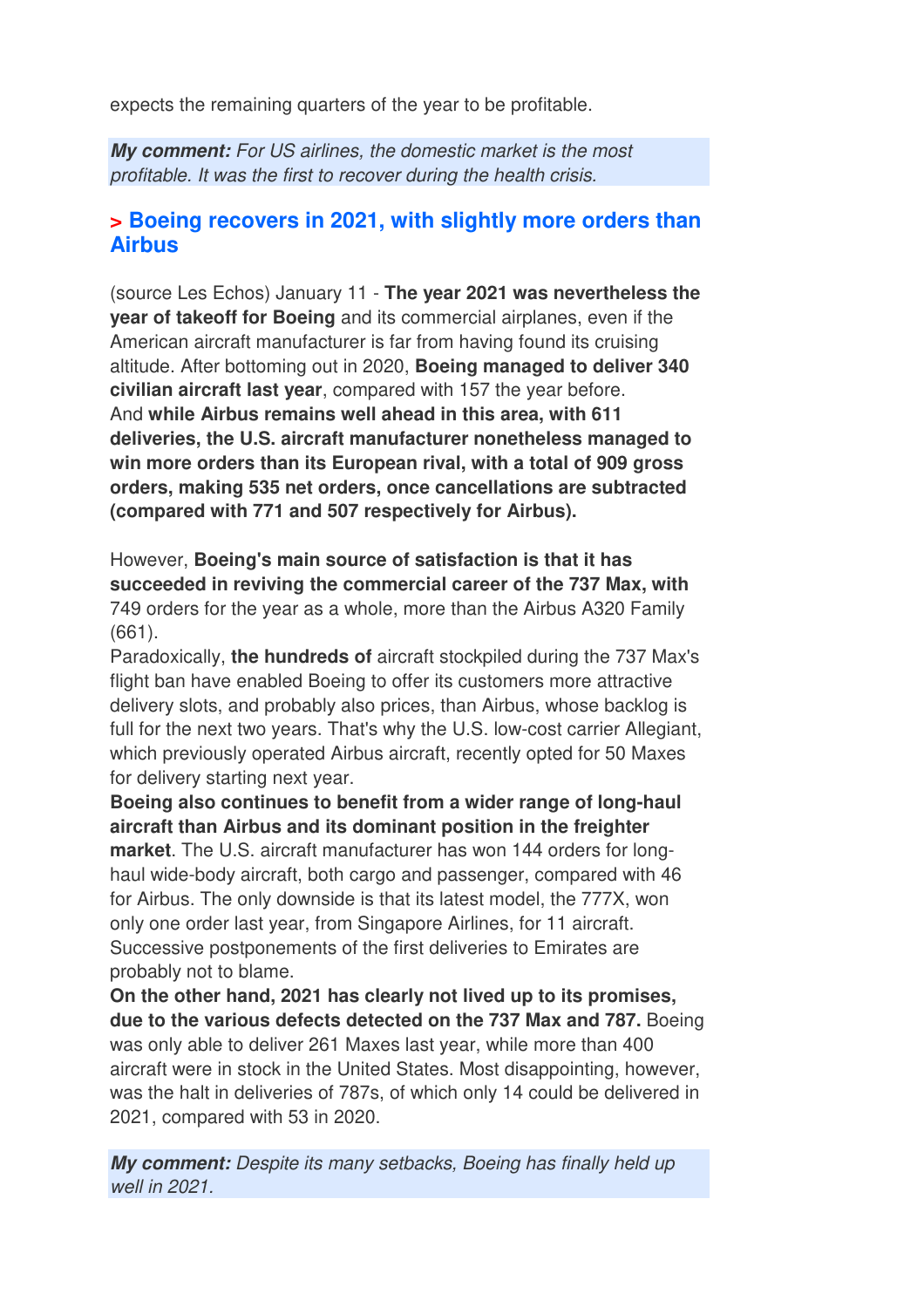I remember the resumption of deliveries and flights of the B737 Max. Following the two accidents which caused the death of 346 people, some specialists predicted a reluctance of the passengers to go back in this plane, it is not the case.

#### **> International air transport: Chinese cold shower**

(source Voyages d'Affaires) January 13 - **The Chinese civil aviation authority** (CAAC) published last week the new five-year development plan of air transport in the country. With an indication that sets the tone for the evolution of the aviation sector for the year 2022. Indeed, the air transport regulator **has indicated that China will focus on expanding domestic flights in 2022. The re-establishment of international airlines is only expected between 2023 and 2025.** 

According to the transport plan reported by Reuters, over the period 2021-2022, China will thus focus its efforts on the control and prevention of Covid-19. It also promises many measures to support its airlines, so that the "development momentum" can continue in the future years. "The period from 2023 to 2025 is a period of growth," CAAC said. "**The focus is on expanding the domestic market**, restoring the international market, releasing the impact of reforms and improving the level of openness.

**Such an announcement will therefore affect the entire airline industry, both foreign and Chinese airlines. However, the latter should suffer less from this strategy because of the enormous potential of the domestic market**. According to OAG (Official Aviation Guide of the Airways) statistics, the number of seats offered by the three Chinese aviation giants, Air China, China Eastern and China Southern were down by -5.2%, -5.9% and -3.7% respectively in December 2021 compared to 2019.

(...)

"

A resurgence of the virus in some Chinese cities has however weighed negatively since the end of the year.

 $(\ldots)$ 

This drag on domestic airlines has been activated due to the strict "zero Covid" policy. This policy has even been reinforced by the authorities with the approach of the Beijing Winter Olympics in February. It means the suspension of many flights.

 $\left( \ldots \right)$ 

**China's cut-off from the rest of the world will force the planet to live without this lucrative market. But as this will be the third year of global air travel without Chinese travelers, companies are getting used to it. Especially in Europe.**..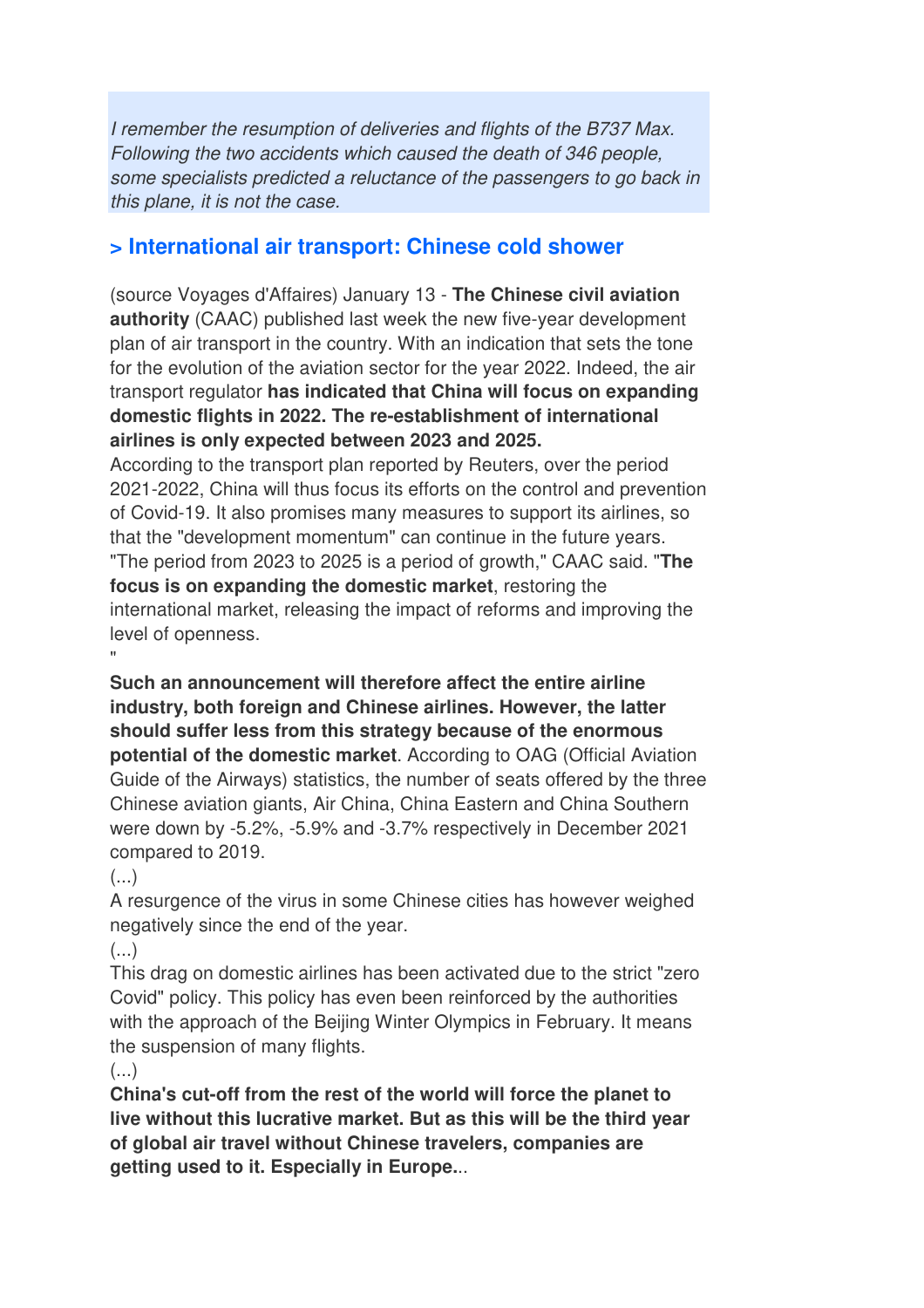**My comment:** In China as in the United States, the domestic air transport market is predominant, which is not the case in Europe.

This explains why European airlines have more difficulties to overcome the current crisis.

### **> VINCI Airports: 7 more airports in Brazil, including Manaus**

(source Air Journal) January 13 - French airport operator **VINCI announced** on January 12, 2022 **that it had taken over the operation of Manaus-Eduardo Gomes airport**, under a 30-year concession contract awarded by the Brazilian civil aviation authority last April.  $(\ldots)$ 

**Six other airports in the region** - Porto Velho, Rio Branco, Boa Vista, Cruzeiro do Sul, Tabatinga and Tefé - **will join VINCI Airports' portfolio in February 2022**; together, these seven airports handled 7 million passengers in 2019. The seven are presented as "essential for opening up a region of 3.8 million km2 ".

### $\left( \ldots \right)$

"Building on the good environmental performance of Salvador de Bahia Airport, which has become the most sustainable airport in Brazil" since it took over operations in 2018, VINCI Airports will also deploy its environmental action plan in the Amazon. The aim is to reduce the airports' CO2 emissions - thanks in particular to the construction of a solar farm - and improve their water and waste management. Finally, a forest carbon sink program will be implemented to sequester their residual CO2 emissions, while helping to protect the Amazon forest and biodiversity.

**Once the Manaus airport and the six other hubs in the region have been integrated, VINCI Airports will operate 53 airports in 12 countries, including eight in Brazil.** It will thus become "the country's leading international airport concessionaire in terms of the number of airports managed", and will employ nearly 500 people. (...)

**My comment:** For Vinci Airports, the failure of the privatization of Aéroports de Paris is ancient history.

The company has since turned resolutely towards the international arena, notably taking a 50.01% stake in London Gatwick Airport in 2018.

## **End of the press review**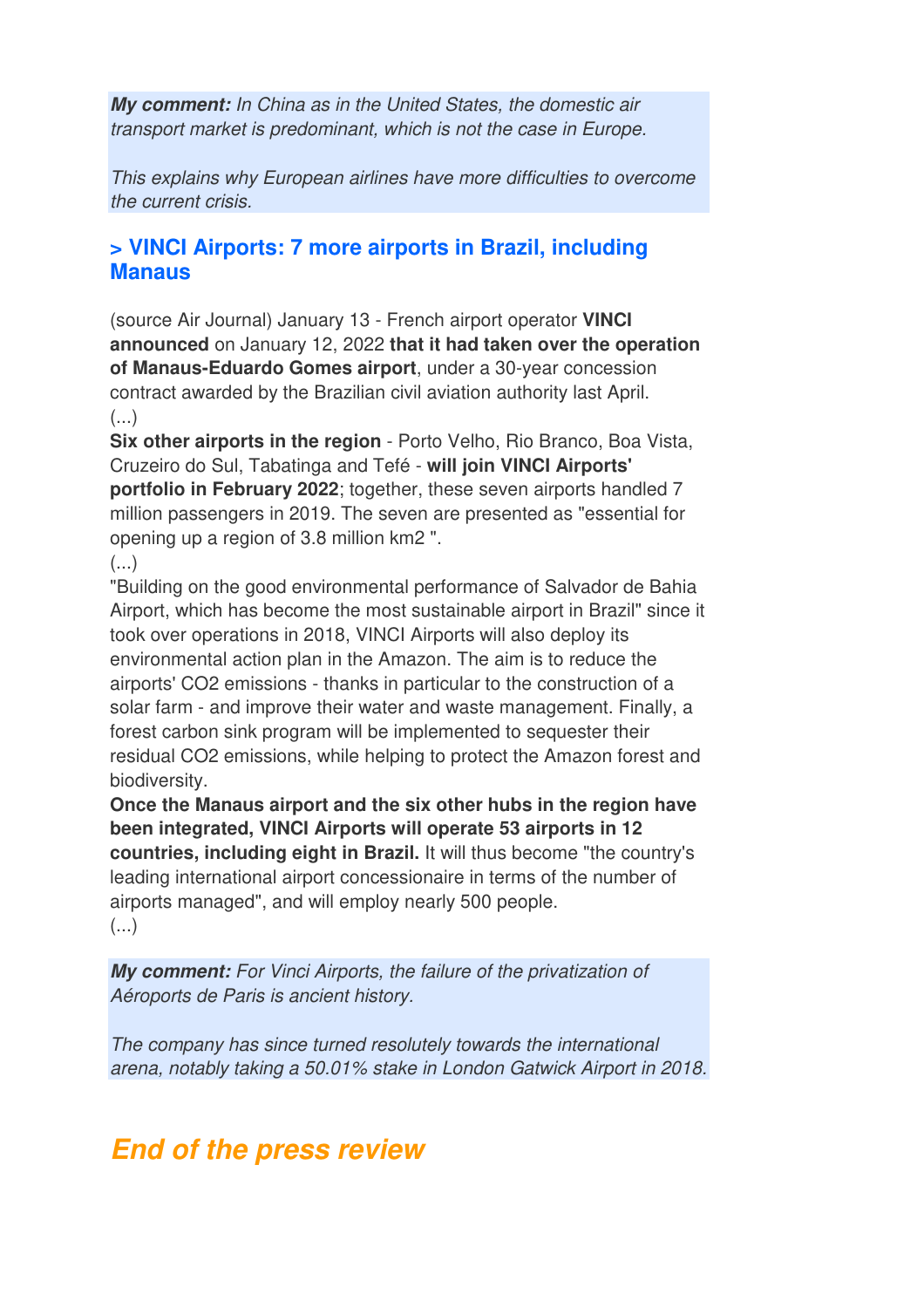#### **> Advice for employees and former employees who are shareholders**

You will find on my navigaction site the modalities of access to the managers' sites.

To avoid forgetting to change your contact information each time you change your postal address, **I advise you to enter a personal e-mail address**. It will be used for all correspondence with the management organizations.

Keep all the documents related to your Air France-KLM shares in one place: all the letters you receive from the different managers, Natixis, Société Générale, your personal financial institution if you bought your shares through it.

### **> My comments on the Air France-KLM share price trend**

**Air France-KLM shares** closed at **4.204 euros** on Monday 7 January. **It is down -2.00%.** 

Before the coronavirus epidemic, Air France-KLM shares were at 9.93 euros.



Evolution of the Air France-KLM share price over five years. The sharp drop corresponds to the beginning of the Covid-19 epidemic.

#### **The average (consensus) analysts' rating for AF-KLM shares is 3.45 euros**. The highest price target is 5.50 euros, the lowest 1.30 euros.

You can find the details of the analyst consensus on my blog. I do not take into account the opinions of analysts prior to the beginning of the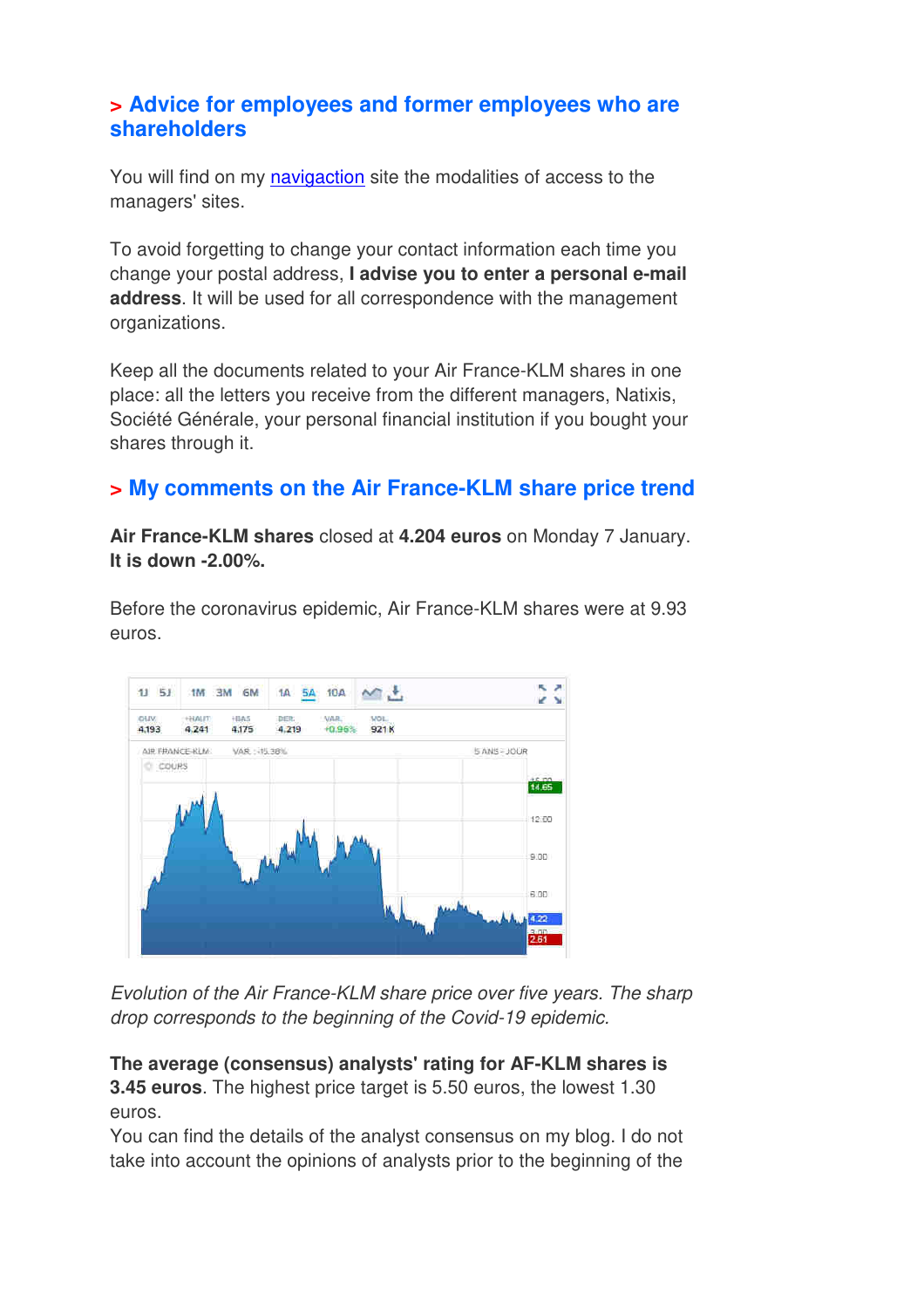health crisis.

**Brent** (North Sea) **oil is up sharply this week from \$6 to \$87 per barrel**.

At the end of October 2020, it was at a low of \$37.

**At \$86 on October 25, Brent had reached a level not seen since 2014**, supported by supply disruptions and underlying demand. **It is above that record level this week, with the crisis in Kazakhstan explaining the rise**.



Evolution of the oil price over five years. The sharp drop corresponds to the beginning of the Covid-19 epidemic.

#### **This information is not intended to be a solicitation to buy or sell Air France-KLM shares.**

You can react to this press review or send me any information or thoughts that will help me better carry out my duties as a director of the Air France-KLM group.

### **You can ask me, by return, any question relating to the Air France-KLM group or to employee share ownership...**

See you soon.

To find the last press reviews of Monday, it is here